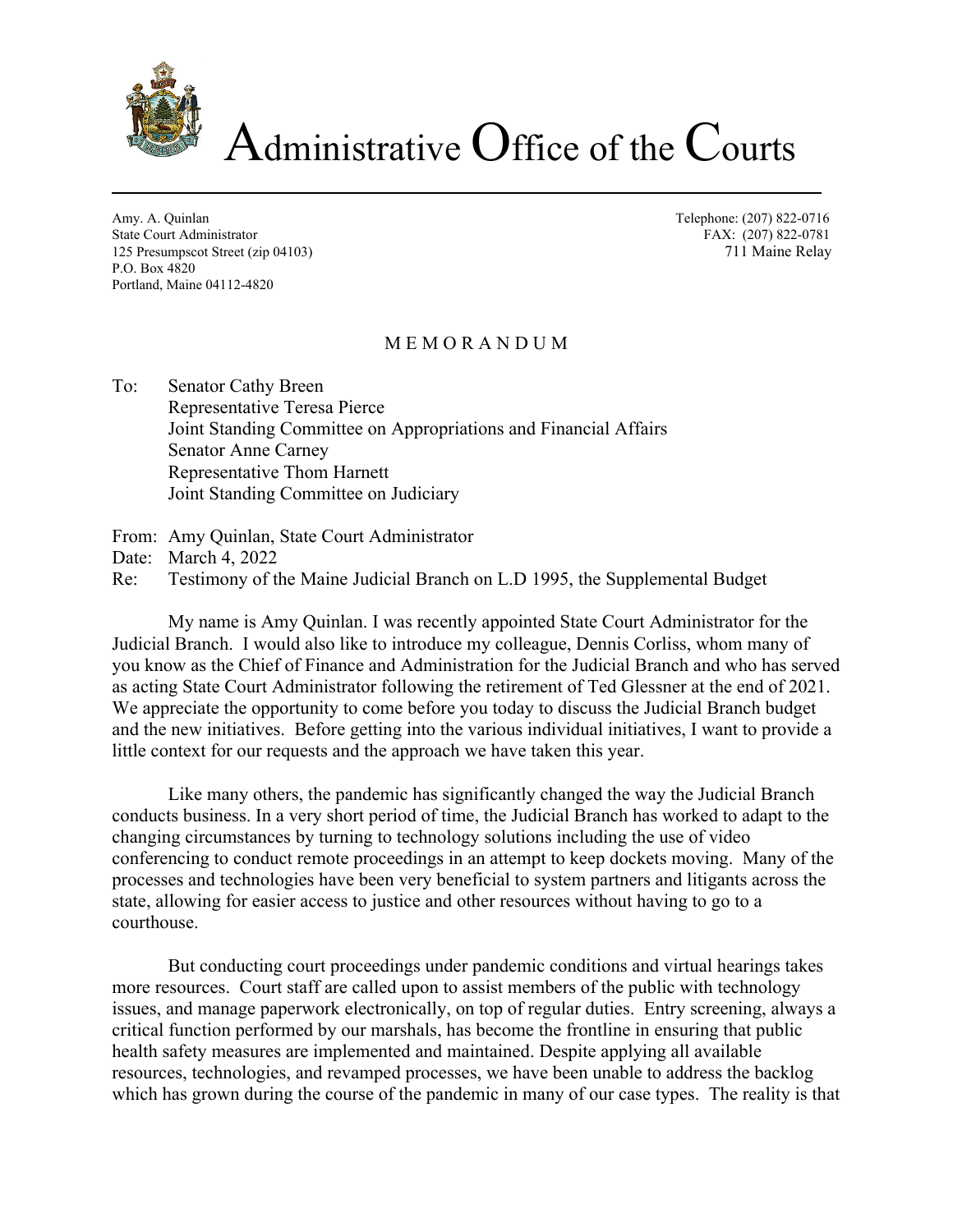even before the pandemic, the courts have struggled to keep up with the demand. The pandemic has laid bare some critical resource deficiencies.

We have been thoughtful in our supplemental budget requests focusing on resources to address the backlog as well as long-term critical staffing needs. We have attempted build on advances gained through the FY 2020 budget with a creative approach to fulfilling our need for law enforcement positions. In addition, we continue our efforts to invest in personnel and the smart use of technology to provide a prompt, responsive, and effective system of dispute resolution.

Our requests are targeted and fall into 1 of 3 buckets: Additional positions to assist with the backlog and add capacity to process our caseload and increase efficiencies in our court operations; funding to enhance our technology capabilities begun out of necessity in response to the pandemic and reorganizing our workforce to effectively manage these new tools; and onetime requests for innovative programming to target the backlog.

#### Page A-126, #1, General Fund Fund FY23 \$198,738

Continues 2 Law Clerk positions previously established by financial order. These positions are needed to help perform the in-depth review of debt-buyer actions, as required in 32 M.R.S. § 11019 and support the backlog of cases resulting from pandemic. The enactment of 32 M.R.S.  $§$  11019 requires a jurist or law clerk to review debt-buyer actions for legal sufficiency. Even pre-pandemic the volume of debt-buyer collection actions was significant enough to draw resources away from other case types to an unsustainable level.

#### Page A-126, #2, General Fund **FY23** \$393,565

Establishes 5 Assistant Clerk positions. These positions work closely with judges/justices, attorneys, members of the public and state, local, county, and federal agencies and manage all matters before the court. In addition to their extensive duties, staff are now tasked with an increasing number of duties both regulatory and technological in nature. Remote proceedings have also expanded their workload.

This request is one of three requests seeking a total of 10 Assistant Clerk positions in our Supplemental Budget.

#### Page A-126, #3, General Fund **FY22** \$506,670 & FY23

This request continues 10 Intermittent Project Referee positions previously established by financial order to address the backlog of non-jury, family, and civil cases caused by the pandemic by providing a decision on referred cases and provides funding for related All Other costs, such as a Zoom hosting services designed for court activity.

#### Page 126, #4, General Fund **FY22** \$506,670 & FY23

This request establishes 10 Court Attendant positions to work as jury officers and in the control room supporting the Office of Judicial Marshals and will allow Deputy Marshals to

## **\$1,244,380**

**\$1,244,380**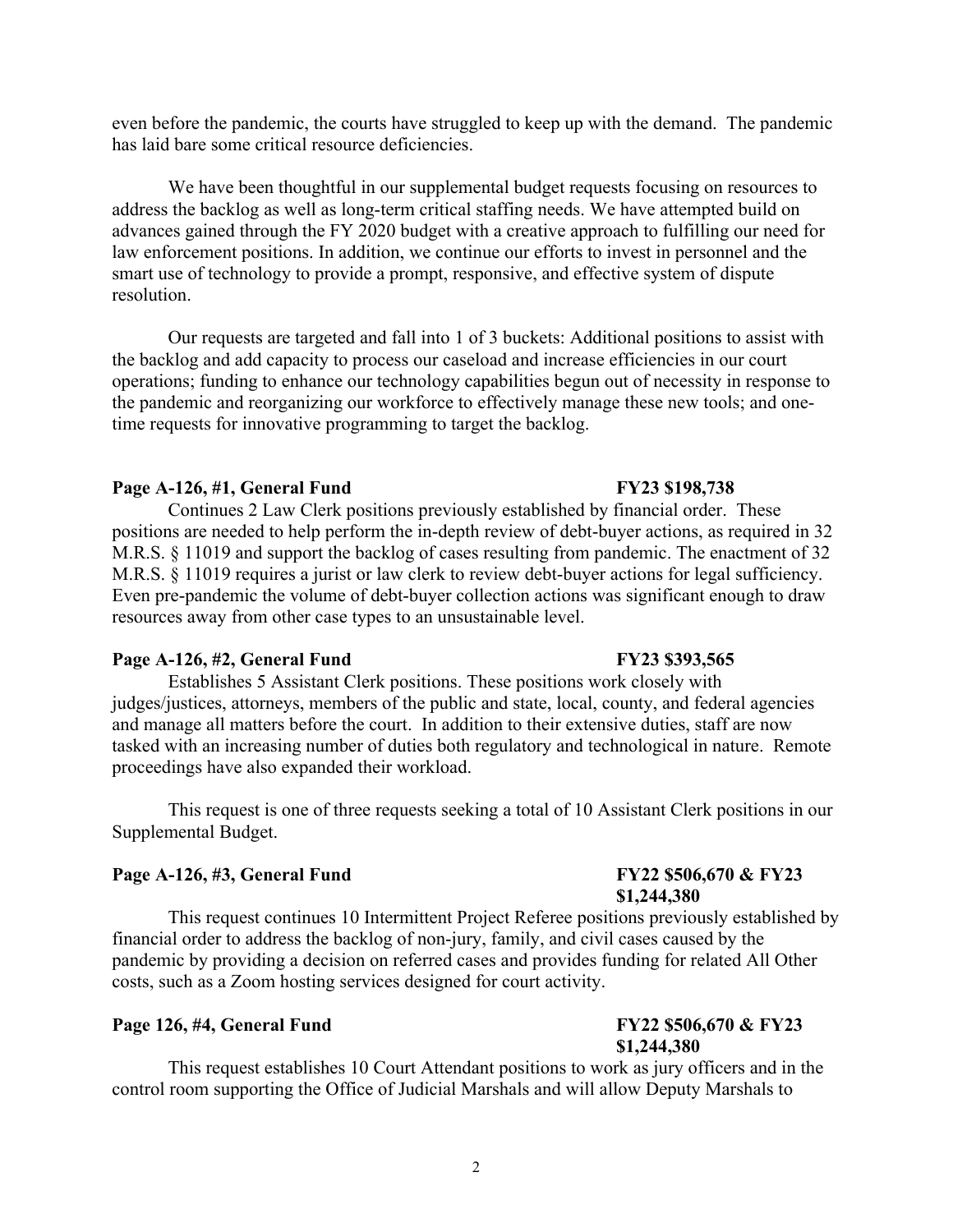attend to other responsibilities including entry screening. These positions will not require law enforcement certification which should aid in recruitment. This would complete our request for additional law enforcement and better enable us to provide entry screen at all courthouses statewide.

### Page A-126, #5, General Fund **FY22** \$325,000 & FY23

This request provides funding for increased lease costs at multiple locations across the state. A 30-year lease for Portland expired and costs increased by \$146,000 in year one for the courthouse with provision for much needed capital repairs and improvements, and increased by \$98,400 for the parking garage, which was half the market rate for the spaces. Other increases were in Bridgton (\$50,000), Rumford, Calais, and Ellsworth (\$30,000).

## **Page A-126, #6, General Fund & Other Special Revenue FY23 GF 236,139 GF &**

We seek to reallocate 3 Assistant Clerk positions from the Foreclosure Diversion Program to the General Fund. These are existing and unfunded positions discussed earlier as part of the 10 new Assistant Clerks. While these positions remain vacant due to the lack of funding, they are needed to support current workloads and additional tasks created during the pandemic that will continue into the future, such as use of remote hearings for certain cases.

### **Page A-126, #7 General Fund FY22 \$445,000 & FY23**

Provides for one-time funding for an increase in Psychological and interpreter services. We ask that this initiative be removed. Our expenses have stabilized to a manageable level since the request was initially made.

### **Page A-126, #8, Other Special Revenue FY23 \$1,300,000**

On behalf of the Maine Civil Legal Services Fund Commission, we are requesting onetime additional funding for civil legal services for persons unable to afford a lawyer. This initiative increases the All Other allocation by \$1,300,000 in fiscal year 2023. This allocation is supported by the transfer of funds by the State Controller in Part JJ on page 44 of the language document. The Judicial Branch passes these funds onto the Maine Civil Legal Services Fund **Commission** 

### **Page A-127, #1, General Fund FY22 \$153,000 & FY23**

Increase in funding for technology costs initially introduced by COVID-19 for remote hearings for items such as, Zoom connections, software licenses to support the submission of large files through the Citrix ShareFile platform, and electronic signature software. The demand for technology solutions implemented during the pandemic will be on-going.

### Page A-127, #2, Other Special Revenue **FY23** \$80,000

**\$445,000**

**(236,139) OSR** 

## **\$325,000**

# **\$145,000**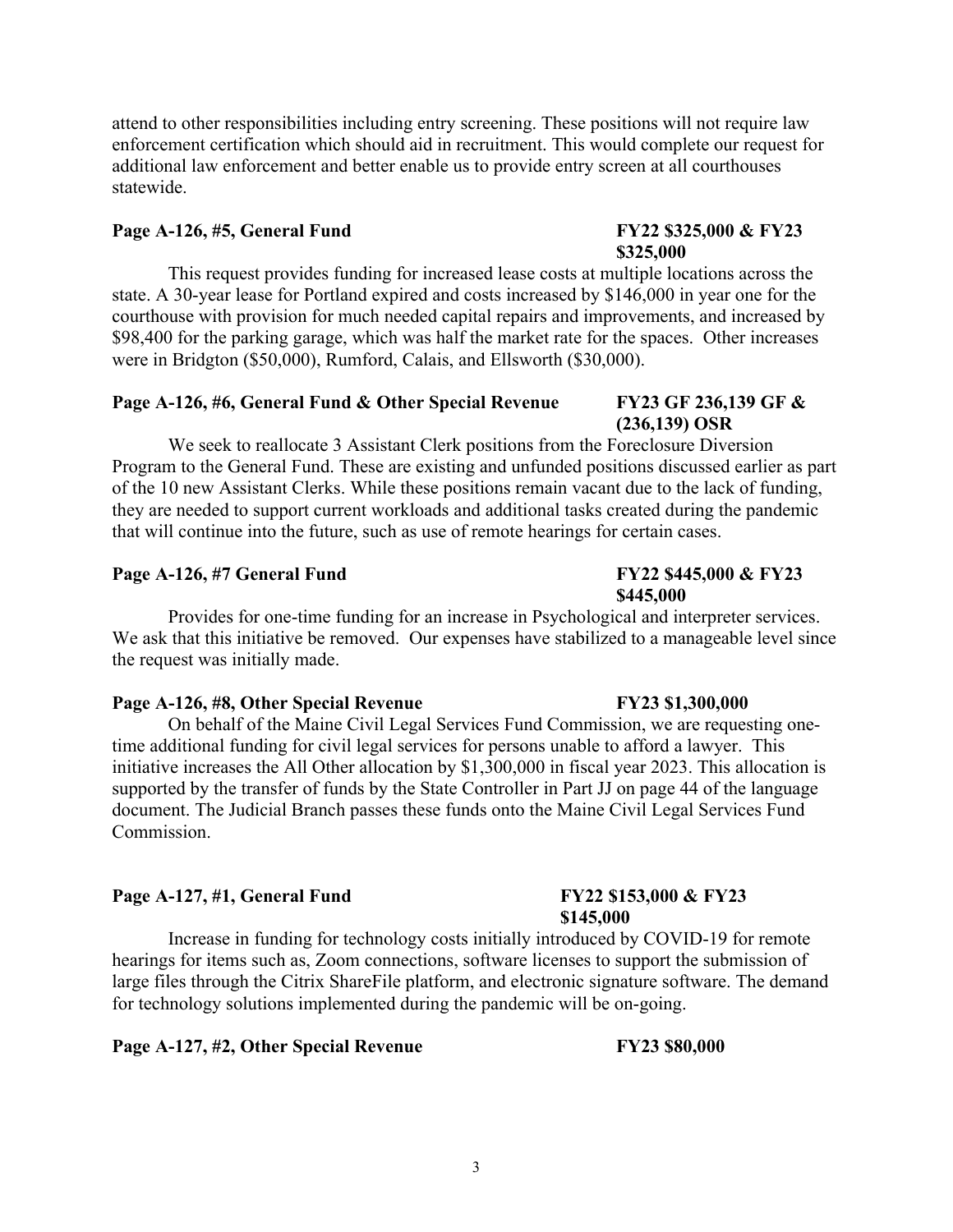This request provides All Other funding for the Statewide Cost Allocation Plan (STA-CAP costs in the IV-D account. These costs are charged for central services outlined in 5 M.R.S. § 1877-A

### Page A-127, #3. Other Special Revenue Transfer for GF &

Reallocates several positions from Other Special Revenue to the General Fund. All Other is transferred into Personal Services to fund these reallocations. The reallocation of these positions is necessary to ensure the continued ability to fund these critical roles, and to ensure that the funding source is consistent with the responsibilities of the position.

The 100% Other Special Revenue positions are reallocated as follows:

- 1 Manager of Court Alternative Dispute Resolution position and 1 Foreclosure Diversion Program Manager changed to General Fund 35%, Other Special Revenue 65%; and
- Data Administrative Assistant change to General Fund 55% Other Special Revenue 55%

### Page A-127, #4, General Fund **FY22** \$50,000 & FY23

This request provides funding for an increase in Court Alternative Dispute Resolution Services contracts. We ask that this initiative be removed as costs have stabilized and it is no longer needed.

### **Page A127, #5, General Fund & Other Special Revenue FY22 \$7,162 & FY23**

Reorganizes one Administrative/Data Assistant position to a Court Management Analyst to reflect the work to be performed. Note the funding for the Administrative/Data Analyst position was changed in A-127, #3 above.

### **Page A-127, #6, General Fund FY23 \$157,426**

Continues 2 Assistant Clerk positions previously established by Financial Order. These positions provide staffing for new work created by remote proceedings and processes and other work caused by changes in how the court conducts business that were put in place as a result of the pandemic and will continue going forward.

### Page A-127, #7, General Fund **FY23** \$50,000

This request provides funding for an increase in Deputy Marshal temporary staffing services. These are law enforcement officers and the request seeks to increase the rate of pay to \$20 per hour which mirrors the rate of pay for entry level marshal positions.

### Page A-127, #8, General Fund **FY23** \$105,179

Establishes 1 Human Resource Generalist position. Human Resources has had a heavy pre-pandemic workload which was made even worse by the pandemic.

**\$50,000** 

**\$8,757**

# **(\$145,209) OSR**